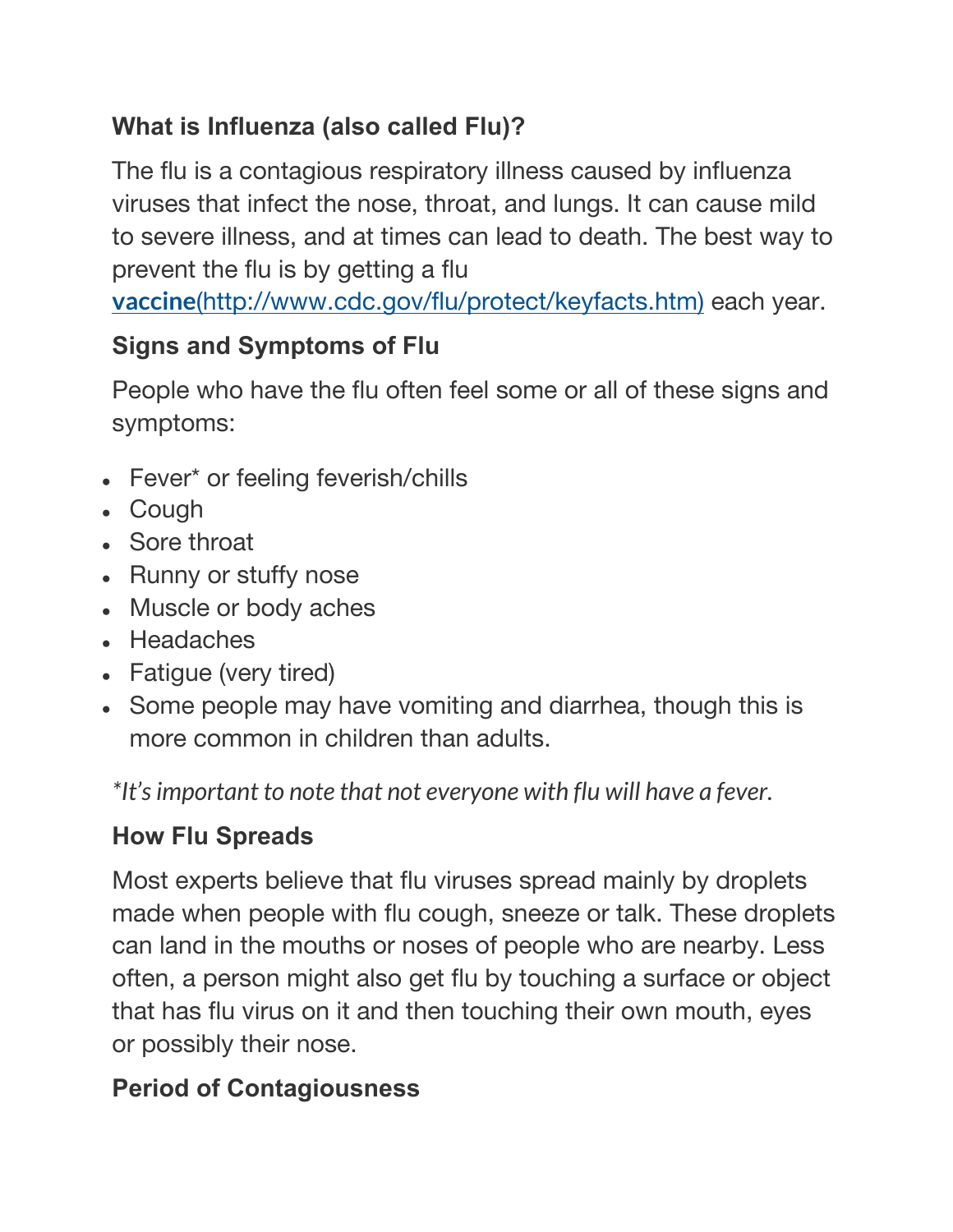You may be able to pass on the flu to someone else before you know you are sick, as well as while you are sick. Most healthy adults may be able to infect others beginning 1 day **before** symptoms develop and up to 5 to 7 days **after** becoming sick. Some people, especially young children and people with weakened immune systems, might be able to infect others for an even longer time.

## **Onset of Symptoms**

The time from when a person is exposed to flu virus to when symptoms begin is about 1 to 4 days, with an average of about 2 days.

## **Complications of Flu**

### [Complications](http://www.cdc.gov/flu/about/disease/complications.htm#complications) of

[flu\(http://www.cdc.gov/flu/about/disease/complications.htm#co](http://www.cdc.gov/flu/about/disease/complications.htm#complications) [mplications\)](http://www.cdc.gov/flu/about/disease/complications.htm#complications) can include bacterial pneumonia, ear infections, sinus infections, dehydration, and worsening of chronic medical conditions, such as congestive heart failure, asthma, or diabetes.

# **People at High Risk from Flu**

Anyone can get the flu (even healthy people), and serious problems related to the flu can happen at any age, but [some](http://www.cdc.gov/flu/about/disease/high_risk.htm) people are at high risk of [developing](http://www.cdc.gov/flu/about/disease/high_risk.htm) serious flu-related [complications\(http://www.cdc.gov/flu/about/disease/high\\_risk.ht](http://www.cdc.gov/flu/about/disease/high_risk.htm) [m\)](http://www.cdc.gov/flu/about/disease/high_risk.htm) if they get sick. This includes people 65 years and older, people of any age with certain chronic medical conditions (such as asthma, diabetes, or heart disease), pregnant women, and young children.

# **Preventing Flu**